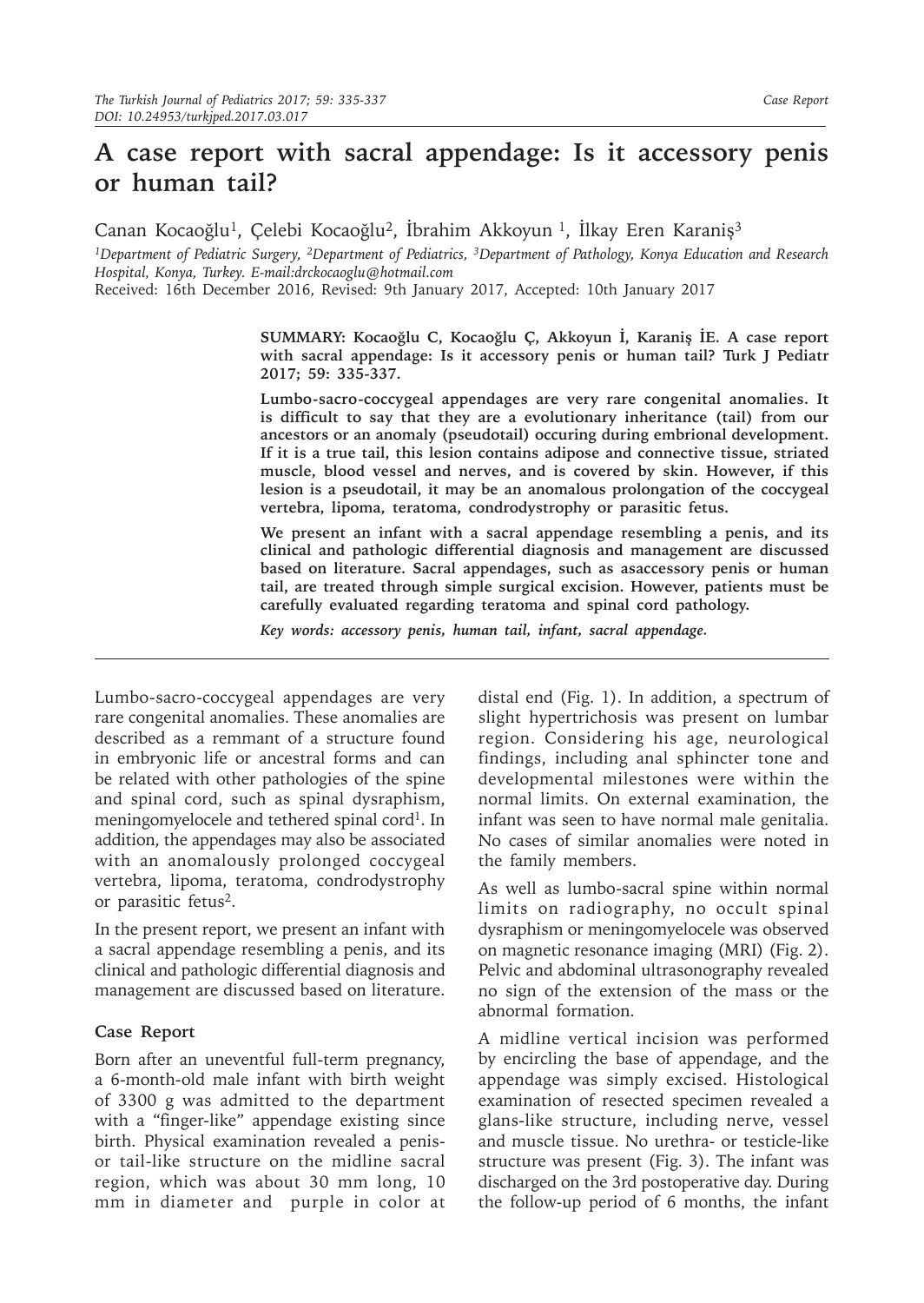

**Fig. 1.** Photograph showing the sacral appendages



**Fig. 2.** Preoperative sagittal T1-weighted MR image demonstrating high signal intensity of the tail appendage (white arrow)

displayed normal neurological development and commenced to walk and speak at the 12th month.

Written informed consent was obtained from the patient's mother for publication of this case report and accompanying images.

## **Discussion**

The fetal tails usually disappear by the end of the gestational 8th week in human beings. After delivery, the caudal appendage resembling a tail is a quite rare entity<sup>1</sup>. It is difficult to say that the caudal appendage is an evolutionary inheritance (tail) from our ancestors or an anomaly (pseudotail) occurring



**Fig. 3.** A polypoid lesion covered by keratinized stratified squamous epithelium and numerous dilated veins, nerves and muscle fibers seenunder the epithelium. HEx100

during embryonal development. If it is a true tail, this lesion contains adipose and connective tissue, striated muscle, blood vessel and nerves, and is covered by skin. However, if this lesion is a pseudotail, it may be an anomalous prolongation of the coccygeal vertebra, lipoma, teratoma, condrodystrophy or parasitic fetus<sup>3</sup>.

Teratomas are most commonly seen in sacrococcygium, mediastinum, central nervous system, retroperitoneum and neck, and may also contain a number of diverse tissues and have abnormal tissue relationships and mixtures<sup>4</sup>. According to the findings of histological examination, the tip of the resected specimen obtained in our case consisted of glans-like structure including nerve, blood vessel and muscles. Despite the presence of the findings mimicking most features of a teratoma, the differentiation into glans-like structure did not precisely fit the characteristics of a teratoma. These histologic findings suggested the presence of a penile structure, rather than a teratoma.

Despite histopathological findings suggesting the accessory penis, the morphogenesis of our case was unclear. It can be speculated, however, that during embriogenesis, multipotential cells may mature along the lines of an accessory penis tissue. On the other hand, the sacral appendages may be an evolutionary inheritance, namely a tail, from our ancestors. The localization of the appendage in sacral region and the lack of its connection with vertebrae or neural tissues supported this hypothesis. So, it was difficult to decide whether the case was an accessory penis or human tail.